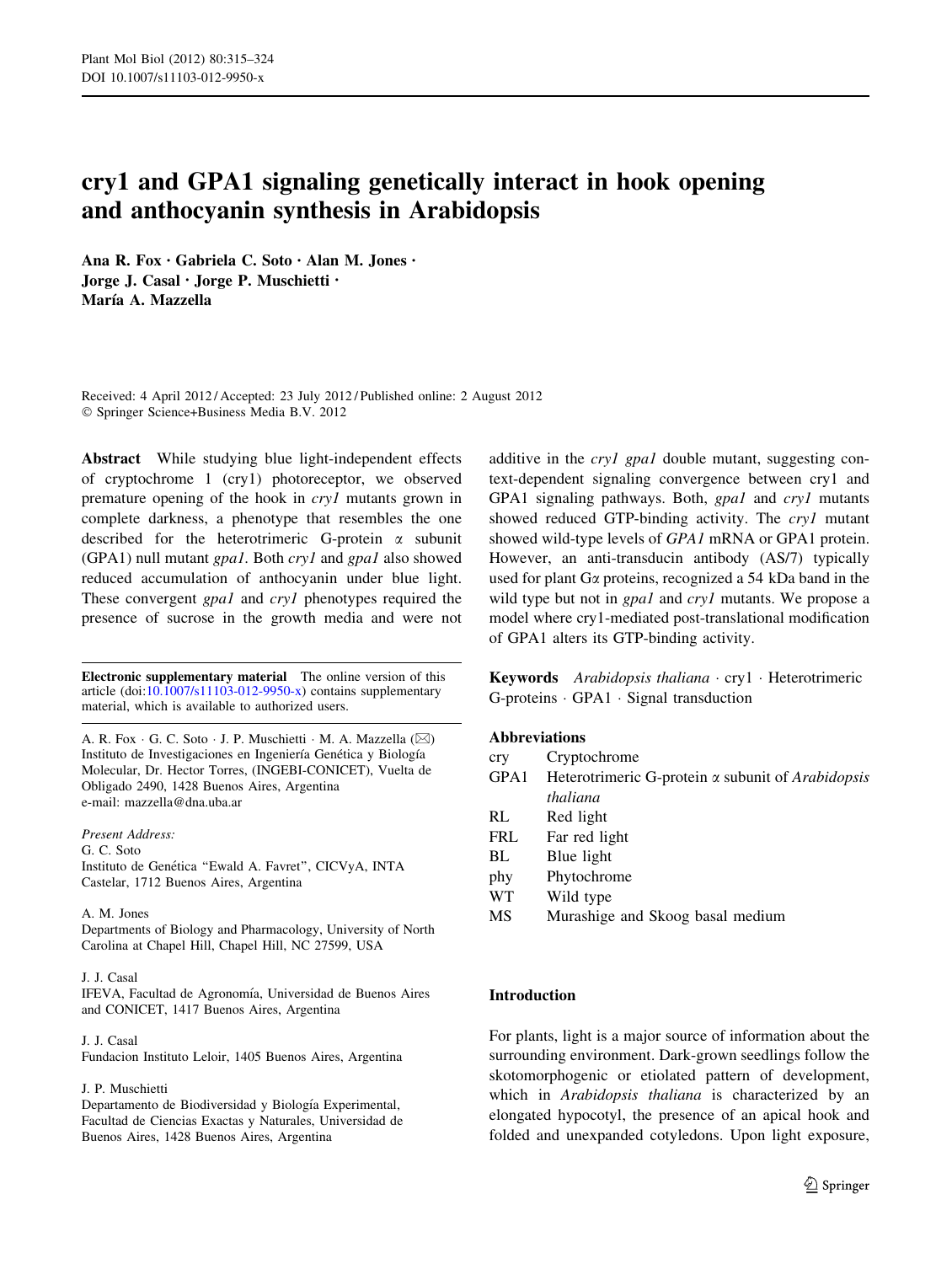hypocotyl growth is reduced, the apical hook opens and cotyledons unfold and expand. This transition from skotomorphogenesis to photomorphogenesis, also called deetiolation, depends on the coordinated action of the red (RL) and far-red (FRL) light photoreceptors phytochromes (phyA–phyE) (Fankhauser [2001\)](#page-8-0) and the UV-A blue light (BL) photoreceptors cryptochromes (cry1 and cry2) and phototroprins (phot1 and phot2) (Wang [2005\)](#page-8-0). Cryptochromes are soluble flavoprotein photoreceptors (Ahmad and Cashmore [1993;](#page-7-0) Cashmore et al. [1999\)](#page-7-0). The chromophore-binding domain bears similarity to DNA repair photolyases, but lacks the DNA repair activity (Brautigam et al. [2004](#page-7-0)). cry1 mutants are impaired in several BLmediated de-etiolation responses including the inhibition of hypocotyl elongation, the promotion of cotyledon unfolding and opening (Lin [2002](#page-8-0)) and anthocyanin accumulation (Ahmad et al. [1995\)](#page-7-0). The cry1 mutant is also defective in the entrainment of circadian rhythms (Devlin and Kay [2000;](#page-7-0) Yanovsky and Kay [2001\)](#page-9-0), membrane depolarization in response to BL (Folta and Spalding [2001](#page-8-0)), root elongation (Canamero et al. [2006\)](#page-7-0), defense against pathogens (Wu and Yang [2010](#page-9-0)), regulation of stomatal index (Kang et al. [2009\)](#page-8-0) and light-induced stomatal opening (Mao et al. [2005;](#page-8-0) Boccalandro et al. [2011\)](#page-7-0).

A large number of genes change their expression in response to BL perceived by crys (Jiao et al. [2003](#page-8-0); Folta et al. [2003](#page-8-0)). cry1 controls gene expression through two different molecular mechanisms. One mechanism involves BL-dependent direct interaction of cry1 with transcription factors (Liu et al. [2011b\)](#page-8-0). The other mechanism involves BL-dependent physical interaction of cry1 with SPA1 (SUPPRESSOR OF PHYA), which causes the dissociation of the COP1 (CONSTITUTVE OF PHOTOMORPHO-GENIC 1)-SPA1 complex (Yang et al. [2001](#page-9-0); Wang et al. [2001;](#page-8-0) Liu et al. [2011a\)](#page-8-0). This reduces COP1 E3-ligase activity and allows transcription factors such as HY5 (ELONGATED HYPOCOTYL 5) to accumulate, favoring de-etiolation (Liu et al. [2011b](#page-8-0)).

Although crys work mainly under BL, BL-independent phenotypes of cry alleles have been described. For instance, the gain of function CRY2 allele of Cvi enhances cotyledon unfolding under hourly FRL pulses (Botto et al. [2003\)](#page-7-0). The cry1 cry2 double mutant shows altered gene expression and protein-level responses to RL (Yang et al. [2008\)](#page-9-0), and reduced stomatal conductance in response to RL (Boccalandro et al. [2011](#page-7-0)).

While studying the phenotype of cry mutants in darkness, we observed that the cry1 mutation increases the angle of the apical hook, a phenotype that resembles the Arabidopsis heterotrimeric G alpha subunit protein (AtGPA1, herein referred as to GPA1) mutant gpa1 (Ullah et al. [2001](#page-8-0)). It has been described that BL activates a 40-kDa protein with Ga characteristics (Warpeha et al.

[1991](#page-8-0)) and GPA1 had been implicated in at least two BL responses; the synthesis of phenylalanine and the expression of the light-harvesting chlorophyll a/b-binding protein (Warpeha et al. [2006](#page-8-0), [2007](#page-8-0)), but cry is not involved in any of the latter responses (Warpeha et al. [2006,](#page-8-0) [2007](#page-8-0)). These results prompted us to investigate the genetic and biochemical links between cry1 and GPA1 in Arabidopsis.

# Materials and methods

Plant material and growth conditions

Null cry1-304 (Bruggemann et al. [1996](#page-7-0)), cry1 (SALK\_0692 92) and gpa1-3 (SALK\_066823) mutants are in the Columbia (Col) background of Arabidopsis thaliana. cry1-1, (Ahmad and Cashmore [1993;](#page-7-0) Koornneef et al. [1980](#page-8-0)), phyA-201 (Nagatani et al. [1993\)](#page-8-0), phyB-5 (Reed et al. [1993](#page-8-0)) and fha-1 (Guo et al. [1998;](#page-8-0) Koornneef et al. [1991](#page-8-0)) are in the Landsberg erecta (Ler) background. The cry1 gpa1 double mutant was obtained by crossing cry1-304 and gpa1-3 mutants and tested in the segregating population by using PCR with allele-specific primers. The forward 5'-TACCAA GGACATCGCTGAGG-3' and reverse 5'-TGTCCACTCT ATCCGGCGC-3 $'$  primers were used for GPA1 and the same forward primer was used in combination with T-DNA specific primer 5'-TGGTTCACGTAGTGGGCCATCG-3' for gpa1. The 5'-ATGTCTGGTTCTGTATCTG-3' and 5'-TTA CCCGGTTTGTGAAAGCC-3' primers were used for  $cryl$ -304.

Seeds were surface sterilized (4 h of exposure to the fumes produced by 1.25 % HCl/NaClO) and sown on clear plastic boxes containing either plain 0.8 % agar with halfstrength Murashige and Skoog basal medium (MS) supplemented with 1 % (w/v) sucrose or 0.5 % (w/v) glucose when indicated. After 3 days at 4  $\degree$ C in darkness, the seeds were exposed to a white-light pulse for 2 h to promote germination and returned to darkness. When indicated, the seedlings were transferred to specific light conditions for 3 days at  $22 \text{ °C}$ , starting  $24 \text{ h}$  after the light pulse. For anthocyanin and hypocotyl length experiments, seedlings were exposed to 9 or 3 µmol  $m^{-2}$  s<sup>-1</sup> of continuous blue light respectively.

Hook opening and hypocotyl growth

Seedlings were photographed under safe green light at different time points between 55 and 120 h after the light pulse used to promote germination. The images were analyzed with the ImageJ program (Abramoff et al. [2004](#page-7-0)). Hook opening was calculated as the angle "a" formed between hypocotyl and cotyledons as illustrated in Fig. [1](#page-2-0)a, inset. We used safe dim green light to photograph dark-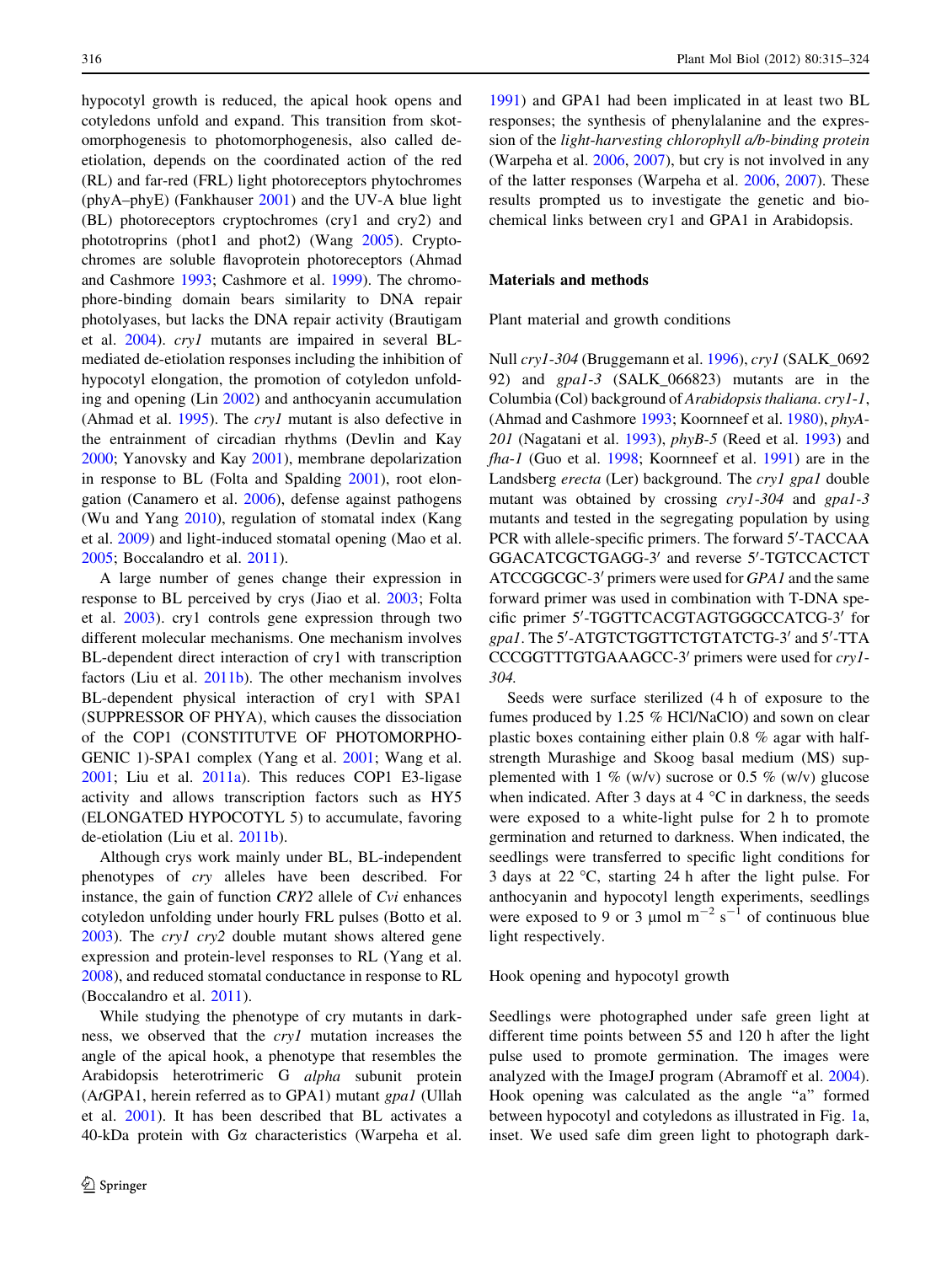<span id="page-2-0"></span>

Fig. 1 Dark-grown *cryl* mutants display open hooks in 1 % sucrose. Seedlings were grown for 90 h on MS supplemented with 1 % sucrose in complete darkness. a Apical hook opening in the WT, cryl and cry1-304, mutants in the Col background. The inset describes how angle "a" was measured. **b** Apical hook opening in WT and cry1-1 mutants in the Ler background. c Representative seedlings were photographed. Data are media  $\pm$  SEM of 13 replicates (15 seedlings each replicate)  $*P < 0.05$ ,  $**P < 0.01$ 

grown seedlings. Hypocotyl length was measured with a ruler to the nearest 0.5 mm.

#### GTP binding assays

Seedlings were grown for 3 days in complete darkness. Approximately 300 mg of seedlings were harvested under green safe light in liquid nitrogen and homogenized. Proteins were extracted in 500  $\mu$ l of extraction buffer [50 mM Tris HCl pH 8, 100 mM NaCl, 1 mM EDTA, 1 mM DTT, 0.1 % Triton X-100, and  $1 \times$  Roche complete protease inhibitor (Roche, Molecular Biochemicals)], centrifuged 15 min at 10,000 rpm. Protein concentration was measured in the supernatant as described (Bradford [1976\)](#page-7-0). For GTP binding,  $100 \mu$ g of crude protein extract in  $100 \mu$ l of extraction buffer was added to  $80 \mu l$  of reaction buffer (50 mM Tris HCl pH 8, 100 mM NaCl, 1 mM EDTA, 1 mM DTT and 0.1 % Triton X-100), followed by 20  $\mu$ l of initiation buffer (GTP  $\gamma^{35}$ S, 300,000 c.p.m., 10 mM

MgCl<sub>2</sub>, 0.1 % Triton X-100). The reaction was incubated in darkness for 10 min at room temperature and stopped with 2 ml of ice-cold stop buffer (20 mM Tris–HCl pH 8, 100 mM NaCl,  $25 \text{ mM } MgCl_2$  and 1 mM phosphate buffer). Reactions were filtered under vacuum using  $0.45 \mu m$ nitrocellulose filters, and filter discs were washed 5 times with cold stop buffer. Filters containing the membranes were dried 15 min at 75  $\degree$ C and placed in a plastic vial with 2 ml of scintillation solution. Radioactivity in the  $35S$ energy range was determined using scintillation radiometry. Non specific GTP binding was estimated using protein extraction buffer (without proteins) and using 100 µg of protein sample preheated to 95  $^{\circ}$ C for 10 min. No differences in GTP binding were observed between both controls. The background counts were typically 300 c.p.m. The experiment was repeated 6 times.

## RT-PCR

RNA was isolated from 3 days-old, dark-grown, seedlings grown on 0.8 % agar plates. Total RNA was isolated using the guanidinium thiocyanate method (Logemann et al. [1987](#page-8-0)). Two micrograms of total RNA was reverse transcribed into cDNA using MLV-RT<sup>TM</sup> (Promega, Madison, WI, USA) following the manufacturer's instructions. GPA1 expression was determined using the specific primers described above. ACTIN8 (At1g49240) was used as internal loading control. The primers for ACTIN8 were 5'-ATG AAGATTAAGGTCGTGGCA-3' and 5'-GTTTTTATCCG AGTTTGAAGAGGC-3'. Amplification was performed with a thermal cycler (PTC-100, MJ Research, Waltham, MA, USA) using the following protocol: 5 min at 94  $^{\circ}$ C; 30 cycles of 30 s at 94 °C, 30 s at 50 °C, and 1 min at 72 °C; and a 10-min elongation at 72 °C. PCR products were resolved on 1 % agarose gels in  $1 \times$  Tris acetic EDTA buffer containing 0.5 mg/ml ethidium bromide.

#### Immuno detection of GPA1

Seedlings were grown for 3 days in darkness as described above for GTP-binding assays and flash frozen in liquid nitrogen. Total protein was extracted as described for GTP binding assays. Sixty µg of protein were electrophoresed (20 mA for 2 h) on a 10 % SDS PAGE and transferred onto a nitrocellulose membrane using a wet-transfer apparatus (Bio-Rad Laboratories, Hercules, CA, USA). The blots were probed with polyclonal (NC9572) antibodies against GPA1 (Chen et al. [2006a\)](#page-7-0) or an anti transducin (AS/7) antibody as previously described (Muschietti et al. [1993\)](#page-8-0) both diluted 1:1,000 in blocking buffer  $(1 \times$ Tris-buffered saline [TBS], 0.2 % Triton X-100, 4 % nonfat milk and 2 % glycine). Then the blots were washed in  $1 \times TBS$  1 % Tween 20 and probed with anti rabbit IgG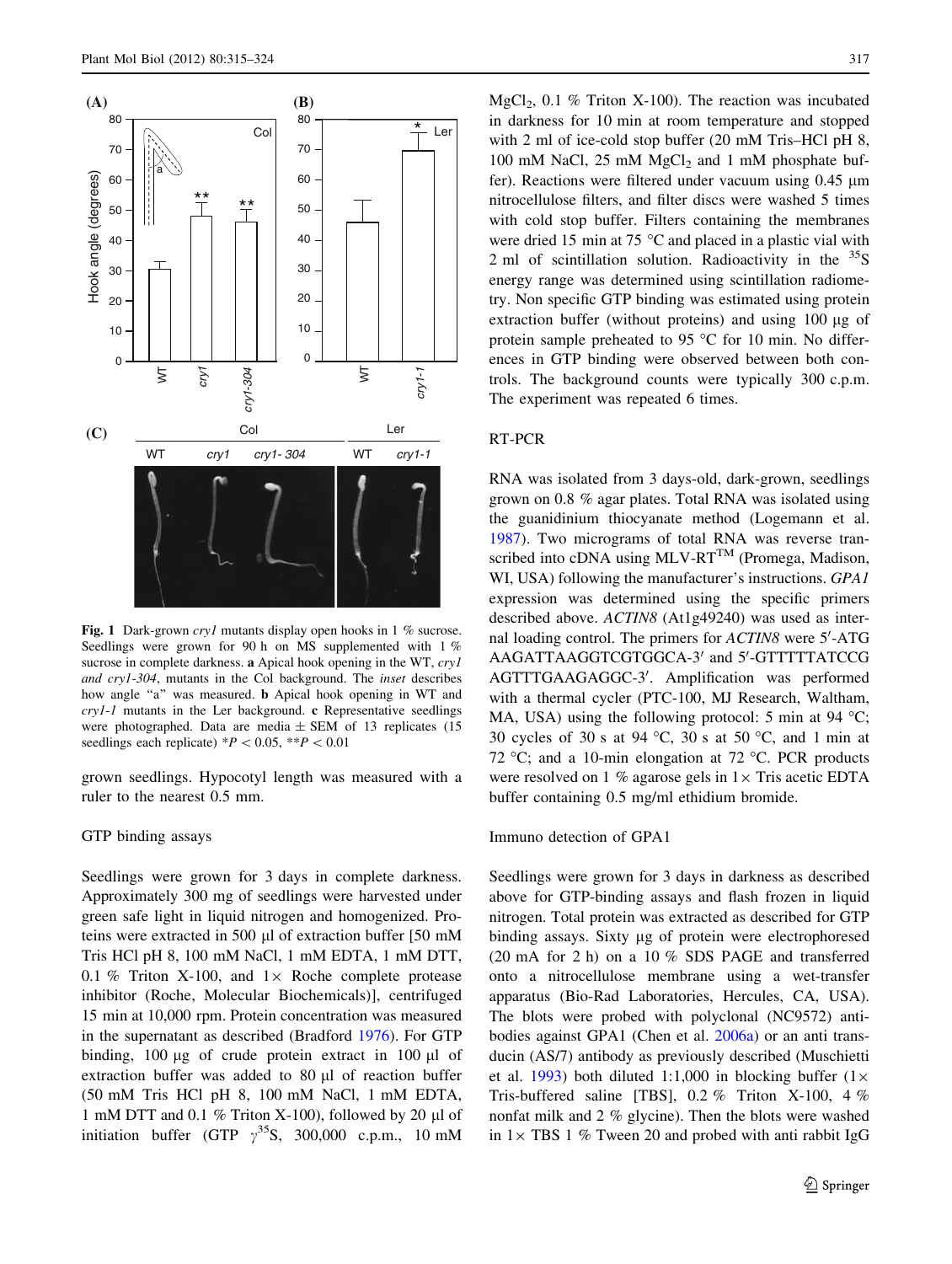<span id="page-3-0"></span>(secondary antibody) (GE Healthcare, Piscataway, NJ, USA) conjugated with the horseradish peroxidase diluted 1:4,000. Afterwards, the membranes were washed and developed using an enhanced chemiluminescence kit (GE Healthcare Life Sciences).

# Coimmunoprecipitation assays

The full length GPA1 cDNA was cloned into pGEX-4T-3. GST-GPA1 was expressed in BL21 cells and purified using glutathione-Sepharose 4B (GE Healthcare, Piscataway, NJ, USA) according to the manufacturer's protocol. CRY1 was expressed using the TNT Quick Coupled Transcription/ Translation  $Kit^{TM}$  (Promega, Madison, WI, USA) in the presence of <sup>[35]</sup>S-Methionine. For co-immunoprecipitation,  $30 \mu$ g of GST-GPA was incubated with  $20 \mu$ l of TNT reaction, 2 µl Anti-GST antibody (GE Healthcare, Piscataway, NJ, USA) and 100 µl Binding Buffer  $2 \times [2 \times PBS$ supplemented with 0.2  $\%$  v/v NP-40, 0.1  $\%$  w/v BSA, and 1 tablet/25 ml Roche complete protease inhibitor (Roche, Molecular Biochemicals)] in a final volume of 200  $\mu$ I for 2 h at  $4^{\circ}$ C. The antibody-antigen complex was then precipitated with Protein G beads (GE Healthcare, Piscataway, NJ, USA). Immunoprecipitates were washed three times with Washing Buffer  $(1 \times$  binding buffer without BSA) and proteins were separated in a 10 % SDS gel electrophoresis. GPA1 protein was monitored in westerns blots using anti-GST antibodies and CRY1  $^{[35]}S$ -labeled protein by scintillation radiometry.

#### Anthocyanin measurements

For anthocyanin measurements seedlings were grown on 0.8 % agar with half-strength MS medium supplemented with  $1\%$  (w/v) sucrose when indicated, and placed under continuous BL  $(9 \text{ \mu mol m}^{-2} \text{ s}^{-1})$ . After 3 days 50 seedlings were harvested and pigments were extracted in 600 µl in 1 % HCl in methanol for 48 h at 4  $\degree$ C. Absorbance at 530 and 657 nm were recorded and anthocyanin content was calculated as A530- 0.25 A657 as described (Mancinelli et al. [1991\)](#page-8-0).

# Results

# Dark-grown cry1 mutants exhibit open hook phenotypes in sucrose

In 3.75 days-old seedlings grown in darkness on MS supplemented with 1 % sucrose, three different cry1 mutant alleles showed significantly more open hooks than the wild type (WT) (Fig. [1](#page-2-0)). Cryptochromes can absorb green light and activate or antagonize hypocotyl inhibition (Bouly



Fig. 2 Apical hook opening is specific to cry1 mutant. Time course of apical hook opening in WT, phyA, phyB, cry1 and cry2 mutant seedlings in the Ler background. a Seedlings were grown on MS in complete darkness with or without 1 % sucrose, or **b** with 1 % sucrose. Data are media  $\pm$  SEM of 5 replicates (at least 5 seedlings each replicate)

et al. [2007](#page-7-0); Sellaro et al. [2010\)](#page-8-0) but apical hook opening was not induced by the very dim green light used here as cry1 mutant dark-grown seedlings showed opened hooks even though they had never received green light (Fig. [1](#page-2-0)). Hypocotyl length (mm, mean  $\pm$  SEM, n = 15; WT: 5.8  $\pm$  0.3, cryl: 5.7  $\pm$  0.2; cryl-304: 6.0  $\pm$  0.3), seed germination (%, mean  $\pm$  SEM, n = 5; WT: 82.4  $\pm$  1.4, cry1: 87.1  $\pm$  3.9; cry1-304: 89.0  $\pm$  8.9), and root length (mm, mean  $\pm$  SEM, n = 8; WT: 4.8  $\pm$  0.3, cryl: 5.6  $\pm$  0.1; cry1-304: 5.2  $\pm$  0.1) were similar between WT and cry1-mutant seedlings.

The kinetics of apical hook development includes three phases: formation, maintenance and opening (Raz and Ecker [1999](#page-8-0)). In dark-grown WT seedlings, addition of 1 % sucrose to the MS substrate delayed apical hook opening (Fig. 2a). In the cry1 mutant, hook opening followed the WT pattern in the absence of supplementary sucrose. However, sucrose failed to delay hook opening in cry1 as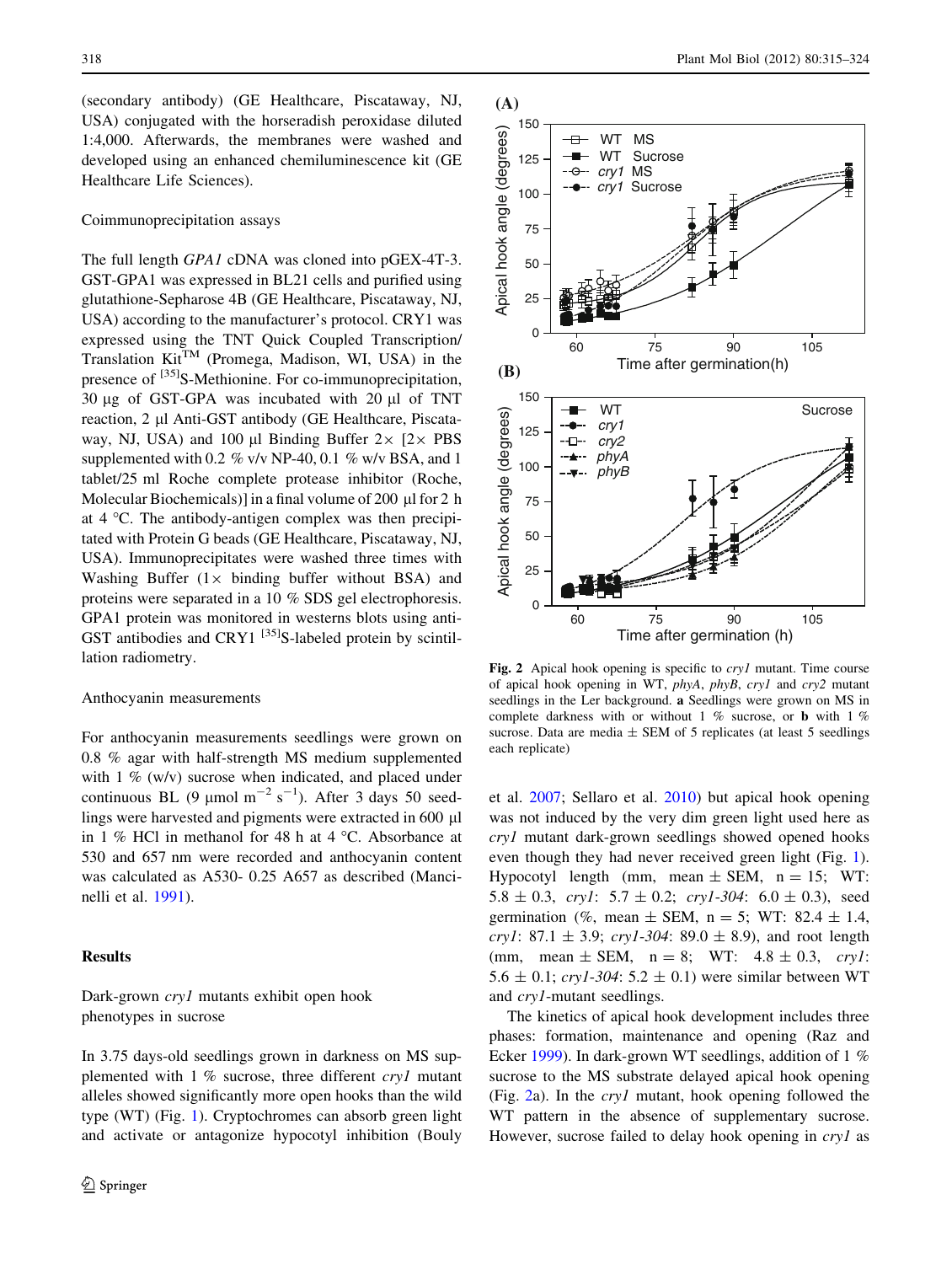<span id="page-4-0"></span>observed for the WT seedlings (Fig. [2a](#page-3-0)). The phyA, phyB and cry2 mutants showed normal hook opening in darkness on MS supplemented with  $1\%$  sucrose (Fig. [2b](#page-3-0)).

# cry1 and GPA1 genetic interaction during hook opening

The open-hook phenotype observed in dark-grown cry1 mutant seedlings grown on MS supplemented with 1 % sucrose resembles the behavior of the *gpa1* null mutant in Arabidopsis (Ullah et al. [2001](#page-8-0)). Compared to the WT, hook opening was faster in the cry1-304 null mutant but even faster in the  $gpa1-3$  null mutant (Fig. 3). We generated the cry1-304 gpa1-3 double mutant, which was indistinguishable from  $\text{g}\text{p}a\textit{l}$  at any point of the time course (Fig. 3). This indicates that the effects of the *cryl* and *gpal* mutations are not additive, a result that is consistent with a signaling convergence between cry1 and GPA1. No differences in hook opening for cry1 mutants were observed on MS or on MS supplemented with 0.5 % glucose, while the effects of gpa1 and cry1 gpa1 mutants were also observed in 0.5 % glucose media but not on MS (Supplementary Fig. 1).

# GTP binding is reduced in *cryl* mutants

Prompted by the phenotypic convergence and genetic interaction of *cryl* and *gpal* mutants, we carried on GTPbinding assays in extracts of 3 days-old dark-grown seedlings using the non hydrolysable analog  $GTP-\gamma^{35}S$ . As expected, GTP binding was significantly reduced in the gpa1 mutant compared to WT seedlings (Colucci et al. [2002;](#page-7-0) Fig. 4a). The residual levels of GTP- $\gamma^{35}$ S bound in the *gpa1* mutant could be attributed to other GTP binding proteins (Bischoff et al. [1999;](#page-7-0) Moshkov et al. [2003](#page-8-0); Pandey



Fig. 3 cry1 and GPA1 show interaction during apical hook opening. Time course of apical hook opening in WT, cry1-304, gpa1-3 and cry1 gpa1 mutant seedlings in the Col background. Seedlings were grown on MS in complete darkness supplemented with 1 % sucrose. Data are media  $\pm$  SEM of 6 replicates (at least 5 seedlings each replicate)



Fig. 4 cryl mutants show reduced GTP- $\gamma^{35}$ S binding in darkness. Three days-old dark-grown seedlings were harvested in safe green light, total proteins were extracted and  $GTP-\gamma^{35}S$  binding was measured. a GTP- $\gamma^{35}$ S binding in WT, cryl and gpal mutant seedlings in the Col background. **b** GTP- $\gamma^{35}$ S binding in WT, phyA, phyB, cry1 and cry2 mutant seedlings in the Ler background. Data are media  $\pm$  SEM relative to the WT controls of at least 4 replicates.  $*P<0.05$ 

et al. [2009](#page-8-0)). Strikingly, cry1 seedlings showed significantly reduced GTP binding when compared to WT seedlings and similar to *gpa1* levels (Fig. 4a). This reduction was specific to cry1 as phyA, phyB and cry2 mutants showed normal GTP binding levels (Fig. 4b).

Distorted GPA1 protein blots in cry1 mutants

We further analyzed if the reduction of  $GTP-\gamma^{35}S$  bound to cry1 mutant was a consequence of changes in GPA1 gene expression or GPA1 protein levels when cry1 is absent. RT-PCR showed that GPA1 gene expression was similar in WT and cry1 mutants (Supplementary Fig. 2a). To investigate GPA1 protein levels and to compare GPA1 signal intensity we used two different anti-Ga antibodies. One was developed specifically against the C-terminus of GPA1 (Chen et al. [2006a\)](#page-7-0) and the other (AS/7) was raised against the C-terminus of Ga subunit of bovine transducin (Goldsmith et al. [1987\)](#page-8-0). AS/7 antibody has been widely used to identify plant  $G\alpha$  proteins in species such as Pisum sativum (Warpeha et al. [1991\)](#page-8-0), Avena sativa (Romero et al. [1991](#page-8-0)) Cucumis melo (Borochov-Neori et al. [1997\)](#page-7-0) and Medicago sativa (Muschietti et al. [1993\)](#page-8-0). GPA1-specific antibody showed a band of approximately 46 kDa in WT seedlings, corresponding to the expected size of GPA1 (Fig. [5](#page-5-0)a). This 46 kDa band was present at similar levels in the *cryl* mutant and, as expected, was absent in the *gpal* null mutant. Using AS/7 antibody we detected a band of approximately 54 kDa in the WT and phyB mutant (used as an additional positive control, Fig. [5](#page-5-0)c) that was absent not only in gpa1 mutant but also in the three different cryl alleles used (cryl,  $cryl$ -304 and  $cryl$ -1) (Fig. [5](#page-5-0)b, c). Both, the specific anti-GPA1 and the AS/7 antibodies recognized a GPA1-GST protein fusion expressed in E. coli (Supplementary Fig. 3).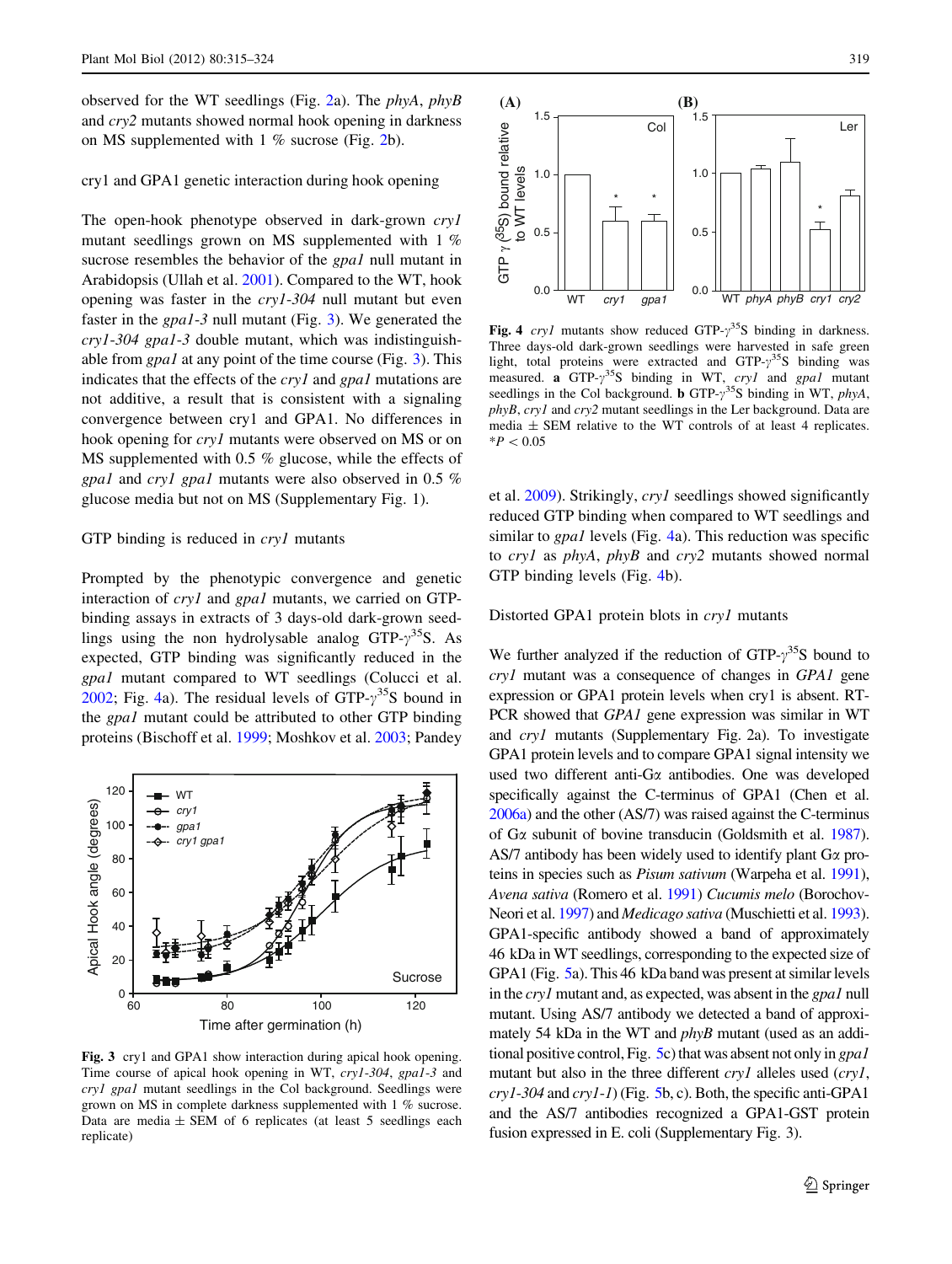<span id="page-5-0"></span>

Fig. 5 GPA1 protein levels in cry1 mutants. Western blots of total protein extracts of 3 days dark-grown seedlings. Bottom panels show china ink staining membranes after antibody detection as loading control. a Western blot probed with Arabidopsis specific anti-GPA1 antibody. Arrow indicates the position of the 46 kDa band. b and c Western blot probed with anti transducin (AS/7) antibody in Col ecotype (b) or in Ler ecotype (c). Arrow indicates the position of the 54 kDa band. The 46 kDa band detected with the specific anti-GPA1 antibody was not recognized by the AS/7 antibody, and the 54 kDa band detected by the AS/7 antibody was not recognized by the specific anti-GPA1 antibody

Genetic interaction between cry1 and GPA1 during de-etiolation under BL

cry1 is the main photoreceptor involved in anthocyanin accumulation and inhibition of hypocotyl elongation under BL. GPA1 is involved in BL-induction of phenylalanine, a precursor for phenylpropanoid biosynthesis (Warpeha et al. [2007\)](#page-8-0) and many of the GPA1 effects have been observed in sugar signaling pathway (Ullah et al. [2001](#page-8-0); Chen et al. [2006b;](#page-7-0) Wang et al. [2006\)](#page-8-0). These observations prompted us to analyze if anthocyanin levels in seedlings grown in darkness or under BL with or without sucrose were altered in cry1, gpa1 and cry1 gpa1 mutants. After 3 days in darkness, WT, single and the double mutant seedlings grown on MS with or without 1 % sucrose showed similar anthocyanin content (Fig. 6). In WT seedlings, BL or sucrose increased anthocyanin levels significantly  $(P<0.01)$ . However, when WT seedlings were grown under BL with MS supplemented with  $1\%$  sucrose, anthocyanin levels were 3.9 fold larger than the addition of each individual effect, indicating a synergistic interaction (interaction between BL and sucrose in two way ANOVA:  $P < 0.0001$ ). Under BL on MS without sucrose, only the cry1 mutation significantly reduced anthocyanin levels compared to WT ( $P < 0.05$ ), while gpa1 mutant accumulated anthocyanin at WT levels ( $P > 0.05$ ) (Fig. 6). Interestingly, under BL and sucrose, anthocyanin content in cry1, gpa1 and cry1 gpa1 mutants was significantly



Fig. 6 cry1 and GPA1 are involved in anthocyanin accumulation under BL. Anthocyanin accumulation in  $cryl$ , gpal single mutants and *cryl gpal* double mutant exposed for 3 days to 0 or 9  $\mu$ mol m<sup>-2</sup> s<sup>-1</sup> of continuous BL with or without sucrose. Data are  $\sum_{n=0}^{\infty}$  s<sup>-1</sup>of continuous BL with or without sucrose. Data are media  $\pm$  SEM relative to the WT controls of at least 8 replicates

reduced compared to the WT ( $P < 0.001$  for cryl mutant,  $P\leq0.05$  for gpa1 mutant,  $P\leq0.01$  for cry1 gpa1 mutant) (Fig. 6). The effect of the reduced accumulation of anthocyanin in the cry1 gpa1 double mutant was not additive with respect to the single mutant levels, indicating genetic interaction. No involvement of GPA1 was observed for hypocotyl inhibition under BL (Supplementary Fig. 4a), which is a typical cry1-mediated response (Ahmad et al. [1995\)](#page-7-0). We additionally examined apical hook opening under BL, however neither cry1 nor GPA1 are involved in hook opening under BL (Supplementary Fig. 4b). As expected, under BL and sucrose, GPA1 protein was present in WT and cry1 mutant at the same level (Supplementary Fig. 5). We conclude that both GPA1 and cry1 operate in sugar-regulated, BL-dependent anthocyanin synthesis pathway.

# Discussion

While pharmacological experiments suggested a general role of the heterotrimeric  $G\alpha$  subunit in phytochrome signaling (Neuhaus et al. [1993](#page-8-0); Bowler et al. [1994](#page-7-0)), the current view is that GPA1 affects selected phytochrome signaling pathways. The *gpa1* mutant shows normal phytochrome-mediated hypocotyl-growth inhibition under RL or FRL, indicating that GPA1 is dispensable for these responses (Jones et al. [2003](#page-8-0)). However, the gpa1 mutant shows alterations in phyA-induced seed germination (Botto et al. [2009\)](#page-7-0) and hypocotyl cell death (Wei et al. [2008\)](#page-9-0). In addition to these phyA-mediated effects, an still unidentified BL photoreceptor different from cryptochromes, phytochromes or phototropins was proposed to activate a 40 kDa protein with Ga characteristics (Warpeha et al. [1991](#page-8-0)). GPA1 pathway has been also implicated in at least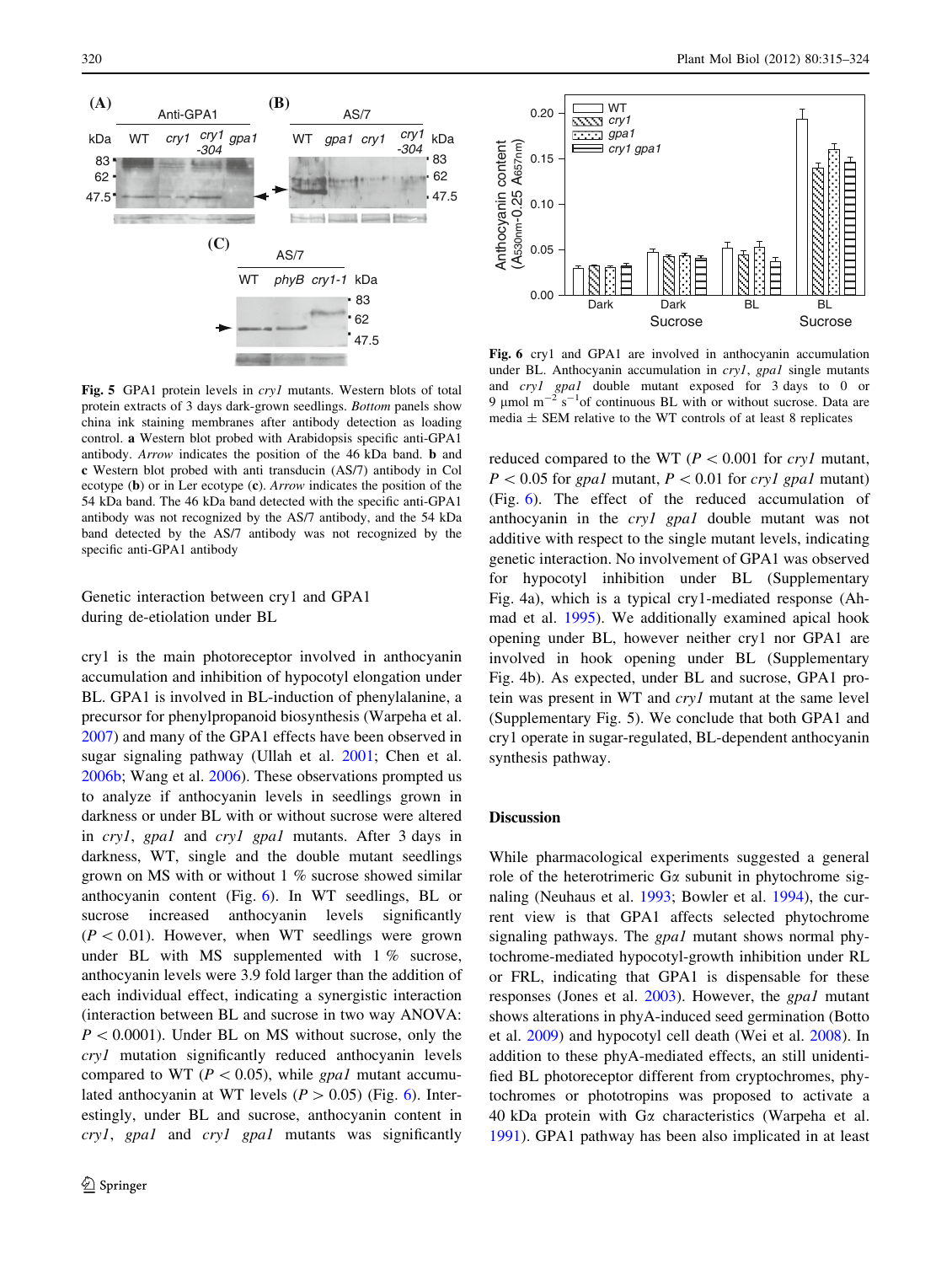two BL responses independent of cryptochromes in etiolated seedlings (Warpeha et al. [2006,](#page-8-0) [2007\)](#page-8-0). Here we describe the occurrence of phenotypic convergence and genetic interaction between cry1 and gpa1 mutants.

cry1 and/or cry2 mutant alleles often have phenotypes in the absence of BL, which include altered gene expression in response to RL (Yang et al. [2008](#page-9-0)), reduced stomatal opening in response to RL (Boccalandro et al. [2011\)](#page-7-0) and distorted cotyledon unfolding in response to FRL (Botto et al. [2003](#page-7-0)). These BL-independent phenotypes could be the indirect result of persistent effects of previous BL activation of cryptochromes, which for instance, reduce abscisic acid levels in Arabidopsis plants at the rosette stage and thus favor stomatal opening in response to subsequent RL (Boccalandro et al. [2011](#page-7-0)). Here we show enhanced opening of the apical hook in three different cry1 mutant alleles (cry1 and cry1-304 in Columbia and cry1-1 in Landsberg erecta) grown in darkness on MS supplemented with  $1\%$  sucrose (Fig. [1\)](#page-2-0), a phenotype that resembles the one described for the *gpa1* mutant (Ullah et al. [2001\)](#page-8-0). The effect was specific as cry2, phyA and phyB mutants showed WT hook opening in darkness (Fig. [2](#page-3-0)b). The exaggerated hook opening of both gpa1 (Ullah et al. [2001,](#page-8-0) [2003;](#page-8-0) Chen et al. [2003\)](#page-7-0) and cry1 mutant alleles (Fig. [2](#page-3-0)a) is strictly sucrose dependent (Supplementary Fig. 1). The *cryl gpal* double mutant was indistinguishable from gpa1, indicating a genetic interaction consistent with the occurrence of signaling convergence.

The genetic interaction between GPA1 and CRY1 is not limited to hook opening in etiolated seedlings. The levels of anthocyanin in seedlings grown under BL on MS supplemented with 1 % sucrose were similarly reduced in cry1 and *gpa1* mutants, and in the *cry1 gpa1* double mutant (Fig. [6](#page-5-0)). However, some phenotypes were not shared. For instance, the *gpa1* mutant has a short hypocotyl in darkness (Ullah et al.  $2001$ ), a feature not observed in  $\frac{cry}{l}$  mutants; in addition, cry1 but not gpa1 mutant displayed elongated hypocotyls under BL (Supplementary Fig. 4a).

From the analysis of the *cryl gpal* double mutant phenotypes we observed that the effects of cry1 and gpa1 mutations in hook opening in darkness and anthocyanin accumulation in BL in the presence of sucrose are not additive, concluding there is genetic interaction. The occurrence of genetic interaction between cry1 and GPA1 can be explained by the following facts: (a) the cry1 mutant showed opened hooks in darkness and sucrose, a phenotype characteristic of the *gpa1* mutant; (b) the *gpa1* mutant showed reduced anthocyanin accumulation in BL and sucrose, a phenotype characteristic of *cryl* mutants and (c) reduced GTP binding activity of GPA1 in cry1 mutants. The genetic interaction is observed only in the presence of sucrose providing further strength to the relationship between cry1 and GPA1. The fact that cry1 and GPA1

interact only in hook opening and anthocyanin accumulation but not in hypocotyl elongation suggests that this interaction depends on developmental context.

GPA1 effects on germination, hook development, hypocotyl growth and root elongation have been shown to be sensitive to sucrose (Ullah et al. [2001,](#page-8-0) [2003](#page-8-0); Chen et al. [2003](#page-7-0)). RGS1 (REGULATOR OF G SIGNALING 1) accelerates the GTPase activity of GPA1 in a D-glucose dependent manner (Johnston et al. [2007](#page-8-0)). Here we extend the requirement of sucrose to the effects of cry1 shared with *gpa1*. In non photosynthetic tissues, sucrose is metabolized via glycolysis and the tricarboxylic acid cycle to produce ATP. ATP binding to CRY1 fractions in darkness is able to induce a conformational changes of the molecule (Burney et al. [2009\)](#page-7-0).

In the search for a molecular mechanism connecting cry1 and GPA1 we observed that GTP binding is reduced in etiolated cry1 mutant (Fig. [4](#page-4-0)). As it was reported (Colucci et al. [2002](#page-7-0)), the gpa1 mutant also showed reduced GTP binding levels, when compared to WT. As for the hook-opening phenotype, the differential GTP binding did not require BL, and it was specific for cry1 since it was not observed for the phyA, phyB or cry2 mutants.

The reduced GTP-binding found in the  $cryl$  mutant was not caused by reduced levels of GPA1 mRNA (Supplementary Fig. 2a). Protein blots using a specific GPA1 antibody, showed WT levels of GPA1 in the cry1 mutant (Fig. [5a](#page-5-0) and Supplementary Fig. 5), suggesting that the effect of cry1 on GTP binding could be postranslational. The AS/7 antibody developed against the  $G\alpha$  subunit of bovine transducin and typically used in the literature to detect  $G\alpha$  in different plants, showed a 54 kDa band absent in both gpa1 and cry1 mutants (Fig. [5b](#page-5-0), c). This band is 8 kDa heavier than the expected for GPA1 (Fig. [5](#page-5-0)a, b). A trivial explanation could be based on a cross reactivity of the AS/7 antibody with a 54 kDa Arabidopsis protein different from GPA1. However, the 54 kDa protein is absent in gpal and cryl, but not in phyB mutant. Also, AS/7 antibody recognized a GPA1-GST protein fusion expressed in E. coli (Supplementary Fig. 3). There are three extra-large GTP binding proteins that have a carboxyl-terminal half with significant homology to G $\alpha$  proteins but with molecular masses much greater than 54 kDa which also do not likely bind GTP given that the conserved GTP-binding pocket lacks critical residues (Lee and Assmann [1999;](#page-8-0) Ding et al. [2008;](#page-7-0) Assmann [2002](#page-7-0)). A suitable alternative is that GPA1 and AS/7 antibodies recognize in WT seedlings a different version of the GPA1 protein which could result from a cry1-mediated posttranslational modification. The GPA1 antibody is directed to a short sequence at the C-terminus of GPA1 shown to be antigenic whereas AS/7 is directed to the last ten C-terminus aminoacids of a bovine transducin (Goldsmith et al. [1987](#page-8-0)). This suggests that the possible cry1-dependent post-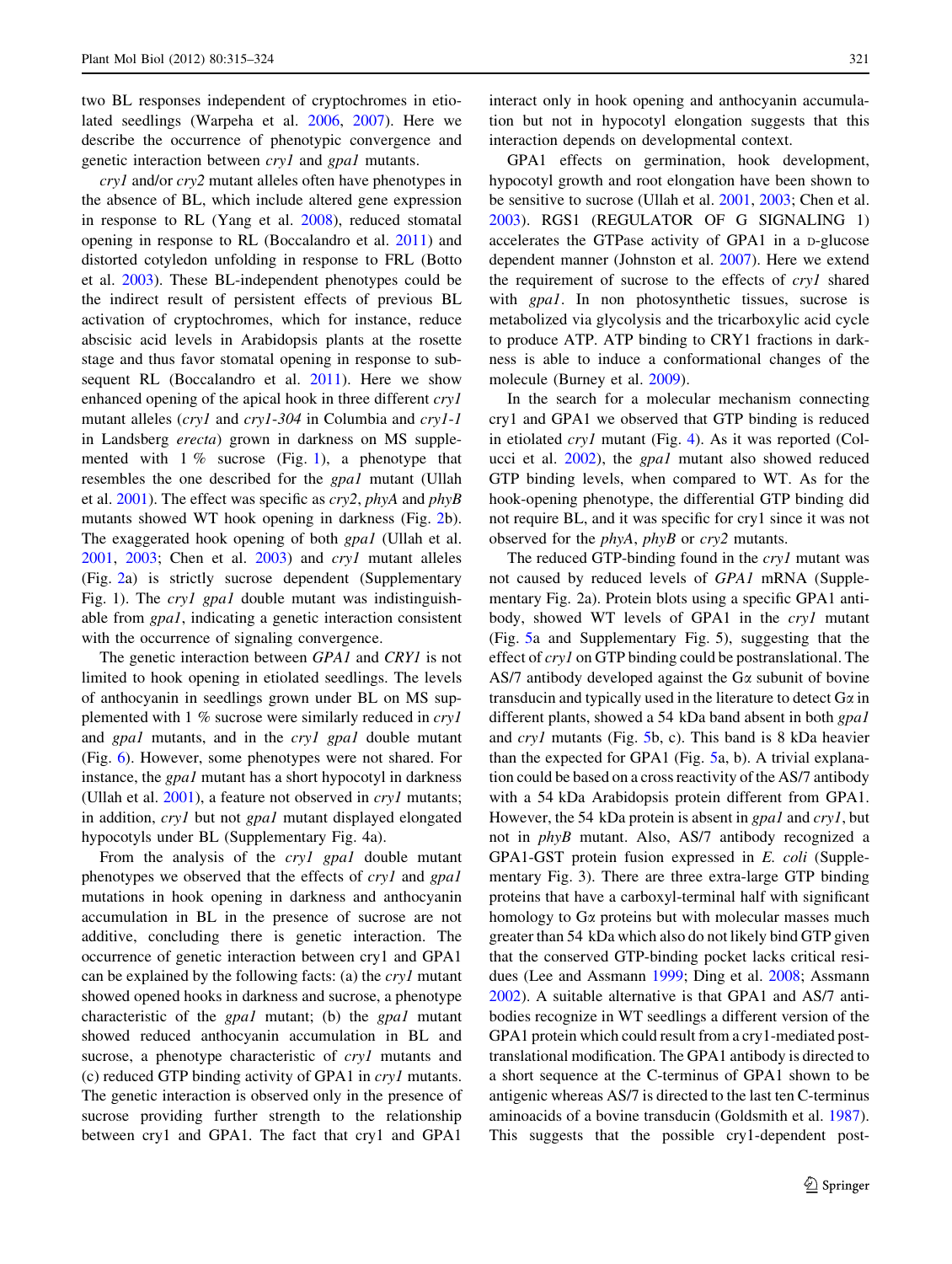<span id="page-7-0"></span>translational modification of GPA1 would map to the C-terminus of GPA. The CRY1-GPA1 interaction for modification either is indirect or it would require additional players present in vivo since in vitro physical interaction between GPA1 and CRY1 was not detected (Supplementary Fig. 2b). The cry1-dependent increase in GPA1 molecular mass suggests mono-ubiquitination, as it was reported for yeast heterotrimeric Ga subunit (Marotti et al. [2002;](#page-8-0) Wang et al. [2005\)](#page-8-0). The mono-ubiquitination of yeast heterotrimeric Ga subunit is revealed by a 63 kDa band compared to the native band of 54 kDa (Marotti et al. [2002](#page-8-0); Wang et al. [2005\)](#page-8-0). We can speculate that GPA1 is mono-ubiquitinated and this step is a means for CRY1-regulation of GPA1 protein level or activity. Following this line of argumentation, the AS/7 antibody would be unable to detect non ubiquitinated GPA1.

New models of plant heterotrimeric G-proteins mechanisms propose that most GPA1 molecules are bound to GTP (Temple and Jones [2007](#page-8-0); Johnston et al. [2007](#page-8-0)). Taking into account that *gpa1* and *cry1* mutant seedlings showed similar GTP binding phenotypes, cry1 would be favoring the GTP-binding state (rather than inhibiting the GTPase activity increased by RGS1) regulating its binding capacity and/or steady state levels.

In summary, we provide genetic evidence for the convergence of cry1 and GPA1 signaling involved in hook opening and anthocyanin synthesis. cry1 would operate by controlling the GTP-binding capacity of GPA1, via posttranslational modifications.

Acknowledgments This work was financially supported by grants from CONICET (PIP 037) and FONCyT, Fondo Nacional de Ciencia y Tecnica (PICT 2010 #1821) to M.A.M; and by FONCyT (PICT 2007 # 01976) to J.P.M; and by (PICT 2006 # 1913) and UBA G044 to J.J.C; by grants from the NIGMS (R01GM065989), DOE (DE-FG02-05er15671), and NSF National Science Fundation (MCB-0723515 and MCB-0718202) to A.M.J.

#### References

- Abramoff M, Magelhaes P, Ram S (2004) Image processing with imageJ. Biophotonics Int 11:36–42
- Ahmad M, Cashmore AR (1993) HY4 gene of A. thaliana encodes a protein with characteristics of a blue-light photoreceptor. Nature 366(6451):162–166
- Ahmad M, Lin C, Cashmore AR (1995) Mutations throughout an Arabidopsis blue-light photoreceptor impair blue-light-responsive anthocyanin accumulation and inhibition of hypocotyl elongation. Plant J 8(5):653–658
- Assmann SM (2002) Heterotrimeric and unconventional GTP binding proteins in plant cell signaling. Plant Cell 14(Suppl):S355–S373
- Bischoff F, Molendijk A, Rajendrakumar CS, Palme K (1999) GTPbinding proteins in plants. Cell Mol Life Sci 55(2):233–256
- Boccalandro HE, Giordano CV, Ploschuk EL, Piccoli PN, Bottini R, Casal JJ (2011) Phototropins but not cryptochromes mediate the blue light-specific promotion of stomatal conductance, while

both enhance photosynthesis and transpiration under full sunlight. Plant Physiol 158(3):1475–1484. doi:[10.1104/pp.111.](http://dx.doi.org/10.1104/pp.111.187237) [187237](http://dx.doi.org/10.1104/pp.111.187237)

- Borochov-Neori H, Gindin E, Borochov A (1997) Response of melon plants to salt: 3. Modulation of GTP-binding proteins in root membranes. J Plant Physiol 150(3):355–361
- Botto JF, Alonso-Blanco C, Garzaron I, Sanchez RA, Casal JJ (2003) The Cape Verde Islands allele of cryptochrome 2 enhances cotyledon unfolding in the absence of blue light in Arabidopsis. Plant Physiol 133(4):1547–1556. doi:[10.1104/pp.103.029546](http://dx.doi.org/10.1104/pp.103.029546)
- Botto JF, Ibarra S, Jones AM (2009) The heterotrimeric G-protein complex modulates light sensitivity in Arabidopsis thaliana seed germination. Photochem Photobiol 85(4):949–954. doi[:10.1111/](http://dx.doi.org/10.1111/j.1751-1097.2008.00505.x) [j.1751-1097.2008.00505.x](http://dx.doi.org/10.1111/j.1751-1097.2008.00505.x)
- Bouly JP, Schleicher E, Dionisio-Sese M, Vandenbussche F, Van Der Straeten D, Bakrim N, Meier S, Batschauer A, Galland P, Bittl R, Ahmad M (2007) Cryptochrome blue light photoreceptors are activated through interconversion of flavin redox states. J Biol Chem 282(13):9383–9391. doi:[10.1074/jbc.M609842200](http://dx.doi.org/10.1074/jbc.M609842200)
- Bowler C, Yamagata H, Neuhaus G, Chua NH (1994) Phytochrome signal transduction pathways are regulated by reciprocal control mechanisms. Genes Dev 8(18):2188–2202
- Bradford M (1976) A rapid and sensitive method for the quantiation of micrograms quantities of protein utilizing the principle of protein-dye. Anal Biochem 72:248–254
- Brautigam CA, Smith BS, Ma Z, Palnitkar M, Tomchick DR, Machius M, Deisenhofer J (2004) Structure of the photolyaselike domain of cryptochrome 1 from Arabidopsis thaliana. Proc Natl Acad Sci USA 101(33):12142–12147
- Bruggemann E, Handwerger K, Essex C, Storz G (1996) Analysis of fast neutron-generated mutants at the Arabidopsis thaliana HY4 locus. Plant J 10(4):755–760
- Burney S, Hoang N, Caruso M, Dudkin EA, Ahmad M, Bouly JP (2009) Conformational change induced by ATP binding correlates with enhanced biological function of Arabidopsis cryptochrome. FEBS Lett 583(9):1427–1433. doi[:10.1016/j.febslet.](http://dx.doi.org/10.1016/j.febslet.2009.03.040) [2009.03.040](http://dx.doi.org/10.1016/j.febslet.2009.03.040)
- Canamero RC, Bakrim N, Bouly JP, Garay A, Dudkin EE, Habricot Y, Ahmad M (2006) Cryptochrome photoreceptors cry1 and cry2 antagonistically regulate primary root elongation in Arabidopsis thaliana. Planta 224(5):995–1003
- Cashmore AR, Jarillo JA, Wu YJ, Liu D (1999) Cryptochromes: blue light receptors for plants and animals. Science 284(5415): 760–765
- Chen JG, Willard FS, Huang J, Liang J, Chasse SA, Jones AM, Siderovski DP (2003) A seven-transmembrane RGS protein that modulates plant cell proliferation. Science 301(5640):1728–1731. doi[:10.1126/science.1087790](http://dx.doi.org/10.1126/science.1087790)
- Chen JG, Gao Y, Jones AM (2006a) Differential roles of Arabidopsis heterotrimeric G-protein subunits in modulating cell division in roots. Plant Physiol 141(3):887–897. doi:[10.1104/pp.106.079202](http://dx.doi.org/10.1104/pp.106.079202)
- Chen Y, Ji F, Xie H, Liang J, Zhang J (2006b) The regulator of G-protein signaling proteins involved in sugar and abscisic acid signaling in Arabidopsis seed germination. Plant Physiol 140(1): 302–310. doi:[10.1104/pp.105.069872](http://dx.doi.org/10.1104/pp.105.069872)
- Colucci G, Apone F, Alyeshmerni N, Chalmers D, Chrispeels MJ (2002) GCR1, the putative Arabidopsis G protein-coupled receptor gene is cell cycle-regulated, and its overexpression abolishes seed dormancy and shortens time to flowering. Proc Natl Acad Sci USA 99(7):4736–4741
- Devlin PF, Kay SA (2000) Cryptochromes are required for phytochrome signaling to the circadian clock but not for rhythmicity. Plant Cell 12(12):2499–2510
- Ding L, Pandey S, Assmann SM (2008) Arabidopsis extra-large G proteins (XLGs) regulate root morphogenesis. Plant J 53(2):248–263. doi:[10.1111/j.1365-313X.2007.03335.x](http://dx.doi.org/10.1111/j.1365-313X.2007.03335.x)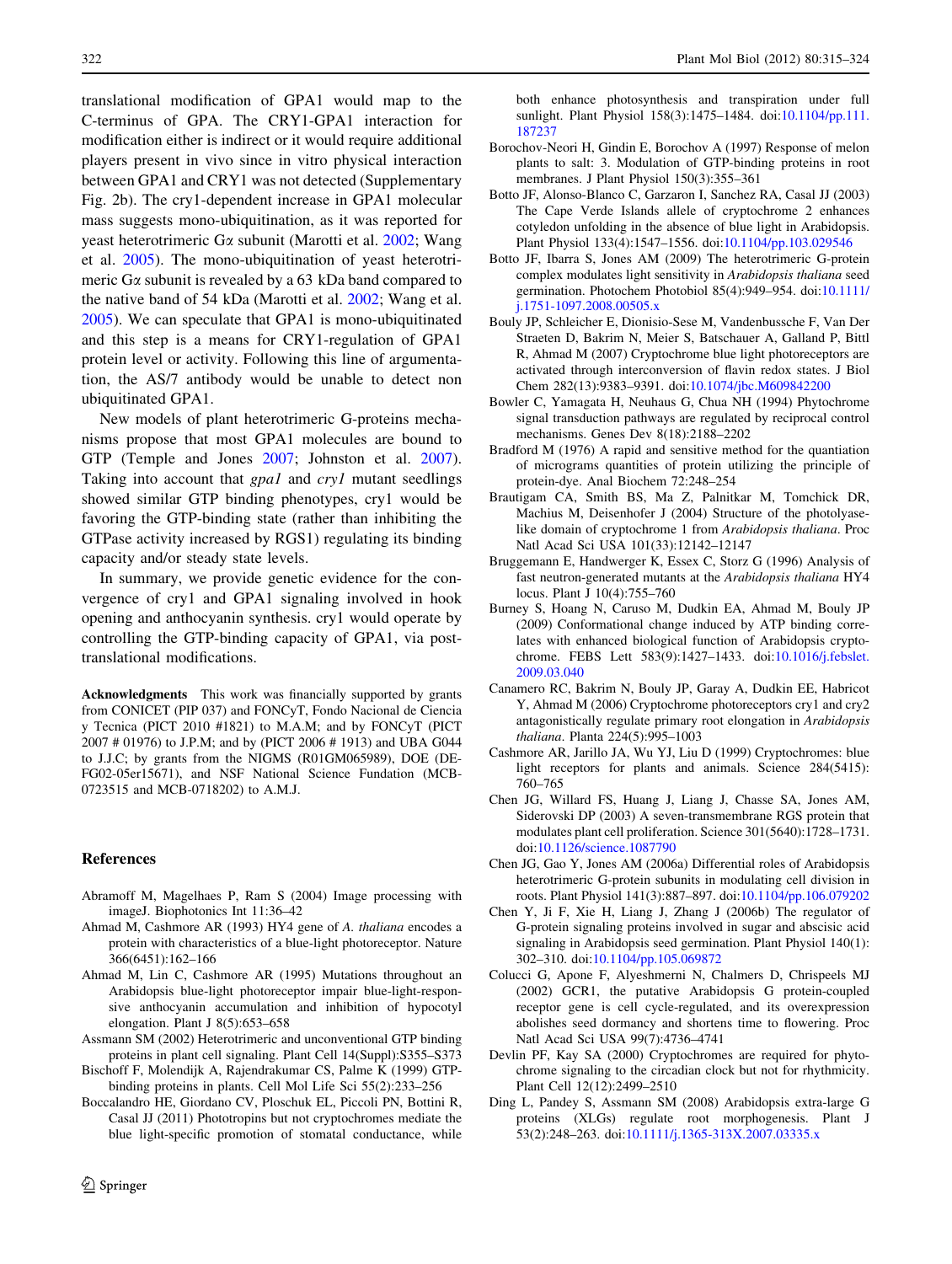- <span id="page-8-0"></span>Fankhauser C (2001) The phytochromes, a family of red/far-red absorbing photoreceptors. J Biol Chem 276(15):11453–11456. doi[:10.1074/jbc.R100006200](http://dx.doi.org/10.1074/jbc.R100006200)
- Folta KM, Spalding EP (2001) Opposing roles of phytochrome A and phytochrome B in early cryptochrome-mediated growth inhibition. Plant J 28(3):333–340
- Folta KM, Pontin MA, Karlin-Neumann G, Bottini R, Spalding EP (2003) Genomic and physiological studies of early cryptochrome 1 action demonstrate roles for auxin and gibberellin in the control of hypocotyl growth by blue light. Plant J 36(2):203–214
- Goldsmith P, Gierschik P, Milligan G, Unson CG, Vinitsky R, Malech HL, Spiegel AM (1987) Antibodies directed against synthetic peptides distinguish between GTP-binding proteins in neutrophil and brain. J Biol Chem 262(30):14683–14688
- Guo H, Yang H, Mockler TC, Lin C (1998) Regulation of flowering time by Arabidopsis photoreceptors. Science 279(5355): 1360–1363
- Jiao Y, Yang H, Ma L, Sun N, Yu H, Liu T, Gao Y, Gu H, Chen Z, Wada M, Gerstein M, Zhao H, Qu LJ, Deng XW (2003) A genome-wide analysis of blue-light regulation of Arabidopsis transcription factor gene expression during seedling development. Plant Physiol 133(4):1480–1493. doi:[10.1104/pp.103.](http://dx.doi.org/10.1104/pp.103.029439) [029439](http://dx.doi.org/10.1104/pp.103.029439)
- Johnston CA, Taylor JP, Gao Y, Kimple AJ, Grigston JC, Chen JG, Siderovski DP, Jones AM, Willard FS (2007) GTPase acceleration as the rate-limiting step in Arabidopsis G protein-coupled sugar signaling. Proc Natl Acad Sci USA 104(44):17317–17322. doi[:10.1073/pnas.0704751104](http://dx.doi.org/10.1073/pnas.0704751104)
- Jones AM, Ecker JR, Chen J-G (2003) A reevaluation of the role of the heterotrimeric G protein in coupling light responses in Arabidopsis. Plant Physiol 131(4):1623–1627. doi:[10.1104/pp.](http://dx.doi.org/10.1104/pp.102.017624) [102.017624](http://dx.doi.org/10.1104/pp.102.017624)
- Kang CY, Lian HL, Wang FF, Huang JR, Yang HQ (2009) Cryptochromes, phytochromes, and COP1 regulate light-controlled stomatal development in Arabidopsis. Plant Cell 21(9): 2624–2641. doi[:10.1105/tpc.109.069765](http://dx.doi.org/10.1105/tpc.109.069765)
- Koornneef M, Rolf E, Spruit CJP (1980) Genetic control of lightinhibited hypocotyl elongation in Arabidopsis thaliana. Heynh Z Pflanzenphysiol 100:147–160
- Koornneef M, Hanhart CJ, van der Veen JH (1991) A genetic and physiological analysis of late flowering mutants in Arabidopsis thaliana. Mol Gen Genet 229(1):57–66
- Lee YR, Assmann SM (1999) Arabidopsis thaliana 'extra-large GTPbinding protein' (AtXLG1): a new class of G-protein. Plant Mol Biol 40(1):55–64
- Lin C (2002) Blue light receptors and signal transduction. Plant Cell 14(Suppl):S207–S225
- Liu B, Zuo Z, Liu H, Liu X, Lin C (2011a) Arabidopsis cryptochrome 1 interacts with SPA1 to suppress COP1 activity in response to blue light. Genes Dev 25(10):1029–1034
- Liu H, Liu B, Zhao C, Pepper M, Lin C (2011b) The action mechanisms of plant cryptochromes. Trends Plant Sci 16(12): 684–691
- Logemann J, Schell J, Willmitzer L (1987) Improved method for the isolation of RNA from plant tissues. Anal Biochem 163(1): 16–20. doi[:0003-2697\(87\)90086-8](http://dx.doi.org/0003-2697(87)90086-8)
- Mancinelli AL, Rossi F, Moroni A (1991) Cryptochrome, phytochrome, and anthocyanin production. Plant Physiol 96(4):1079– 1085
- Mao J, Zhang YC, Sang Y, Li QH, Yang HQ (2005) From the cover: a role for Arabidopsis cryptochromes and COP1 in the regulation of stomatal opening. Proc Natl Acad Sci USA 102(34):12270– 12275
- Marotti LA Jr, Newitt R, Wang Y, Aebersold R, Dohlman HG (2002) Direct identification of a G protein ubiquitination site by mass spectrometry. Biochemistry 41(16):5067–5074
- Moshkov IE, Mur LA, Novikova GV, Smith AR, Hall MA (2003) Ethylene regulates monomeric GTP-binding protein gene expression and activity in Arabidopsis. Plant Physiol 131(4): 1705–1717. doi[:10.1104/pp.014035](http://dx.doi.org/10.1104/pp.014035)
- Muschietti JP, Martinetto HE, Coso OA, Farber MD, Torres HN, Flawia MM (1993) G-protein from Medicago sativa: functional association to photoreceptors. Biochem J 291(Pt 2):383–388
- Nagatani A, Reed JW, Chory J (1993) Isolation and initial characterization of Arabidopsis mutants that are deficient in phytochrome A. Plant Physiol 102(1):269–277. doi:[102/1/269](http://dx.doi.org/102/1/269)
- Neuhaus G, Bowler C, Kern R, Chua NH (1993) Calcium/calmodulindependent and -independent phytochrome signal transduction pathways. Cell 73(5):937–952. doi:[0092-8674\(93\)90272-R](http://dx.doi.org/0092-8674(93)90272-R)
- Pandey S, Nelson DC, Assmann SM (2009) Two novel GPCR-type G proteins are abscisic acid receptors in Arabidopsis. Cell 136(1): 136–148. doi:[10.1016/j.cell.2008.12.026](http://dx.doi.org/10.1016/j.cell.2008.12.026)
- Raz V, Ecker JR (1999) Regulation of differential growth in the apical hook of Arabidopsis. Development 126(16):3661–3668
- Reed JW, Nagpal P, Poole DS, Furuya M, Chory J (1993) Mutations in the gene for the red/far-red light receptor phytochrome B alter cell elongation and physiological responses throughout Arabidopsis development. Plant Cell 5(2):147–157. doi[:10.1105/tpc.5.](http://dx.doi.org/10.1105/tpc.5.2.147) [2.147](http://dx.doi.org/10.1105/tpc.5.2.147)
- Romero LC, Sommer D, Gotor C, Song PS (1991) G-proteins in etiolated Avena seedlings. Possible phytochrome regulation. FEBS Lett 282(2):341–346. doi:[0014-5793\(91\)80509-2\]](http://dx.doi.org/0014-5793(91)80509-2])
- Sellaro R, Crepy M, Trupkin SA, Karayekov E, Buchovsky AS, Rossi C, Casal JJ (2010) Cryptochrome as a sensor of the blue/green ratio of natural radiation in Arabidopsis. Plant Physiol 154(1): 401–409. doi:[10.1104/pp.110.160820](http://dx.doi.org/10.1104/pp.110.160820)
- Temple BR, Jones AM (2007) The plant heterotrimeric G-protein complex. Annu Rev Plant Biol 58:249–266. doi[:10.1146/](http://dx.doi.org/10.1146/annurev.arplant.58.032806.103827) [annurev.arplant.58.032806.103827](http://dx.doi.org/10.1146/annurev.arplant.58.032806.103827)
- Ullah H, Chen JG, Young JC, Im KH, Sussman MR, Jones AM (2001) Modulation of cell proliferation by heterotrimeric G protein in Arabidopsis. Science 292(5524):2066–2069. doi: [10.1126/science.1059040](http://dx.doi.org/10.1126/science.1059040)
- Ullah H, Chen JG, Temple B, Boyes DC, Alonso JM, Davis KR, Ecker JR, Jones AM (2003) The beta-subunit of the Arabidopsis G protein negatively regulates auxin-induced cell division and affects multiple developmental processes. Plant Cell 15(2): 393–409
- Wang H (2005) Signaling mechanisms of higher plant photoreceptors: a structure-function perspective. Curr Top Dev Biol 68:227–261
- Wang H, Ma LG, Li JM, Zhao HY, Deng XW (2001) Direct interaction of Arabidopsis cryptochromes with COP1 in light control development. Science 294(5540):154–158
- Wang Y, Marotti LA Jr, Lee MJ, Dohlman HG (2005) Differential regulation of G protein alpha subunit trafficking by mono- and polyubiquitination. J Biol Chem 280(1):284–291
- Wang HX, Weerasinghe RR, Perdue TD, Cakmakci NG, Taylor JP, Marzluff WF, Jones AM (2006) A Golgi-localized hexose transporter is involved in heterotrimeric G protein-mediated early development in Arabidopsis. Mol Biol Cell 17(10): 4257–4269. doi[:10.1091/mbc.E06-01-0046](http://dx.doi.org/10.1091/mbc.E06-01-0046)
- Warpeha KM, Hamm HE, Rasenick MM, Kaufman LS (1991) A blue-light-activated GTP-binding protein in the plasma membranes of etiolated peas. Proc Natl Acad Sci USA 88(20): 8925–8929
- Warpeha KM, Lateef SS, Lapik Y, Anderson M, Lee BS, Kaufman LS (2006) G-protein-coupled receptor 1, G-protein Galphasubunit 1, and prephenate dehydratase 1 are required for blue light-induced production of phenylalanine in etiolated Arabidopsis. Plant Physiol 140(3):844–855. doi:[10.1104/pp.105.071282](http://dx.doi.org/10.1104/pp.105.071282)
- Warpeha KM, Upadhyay S, Yeh J, Adamiak J, Hawkins SI, Lapik YR, Anderson MB, Kaufman LS (2007) The GCR1, GPA1,